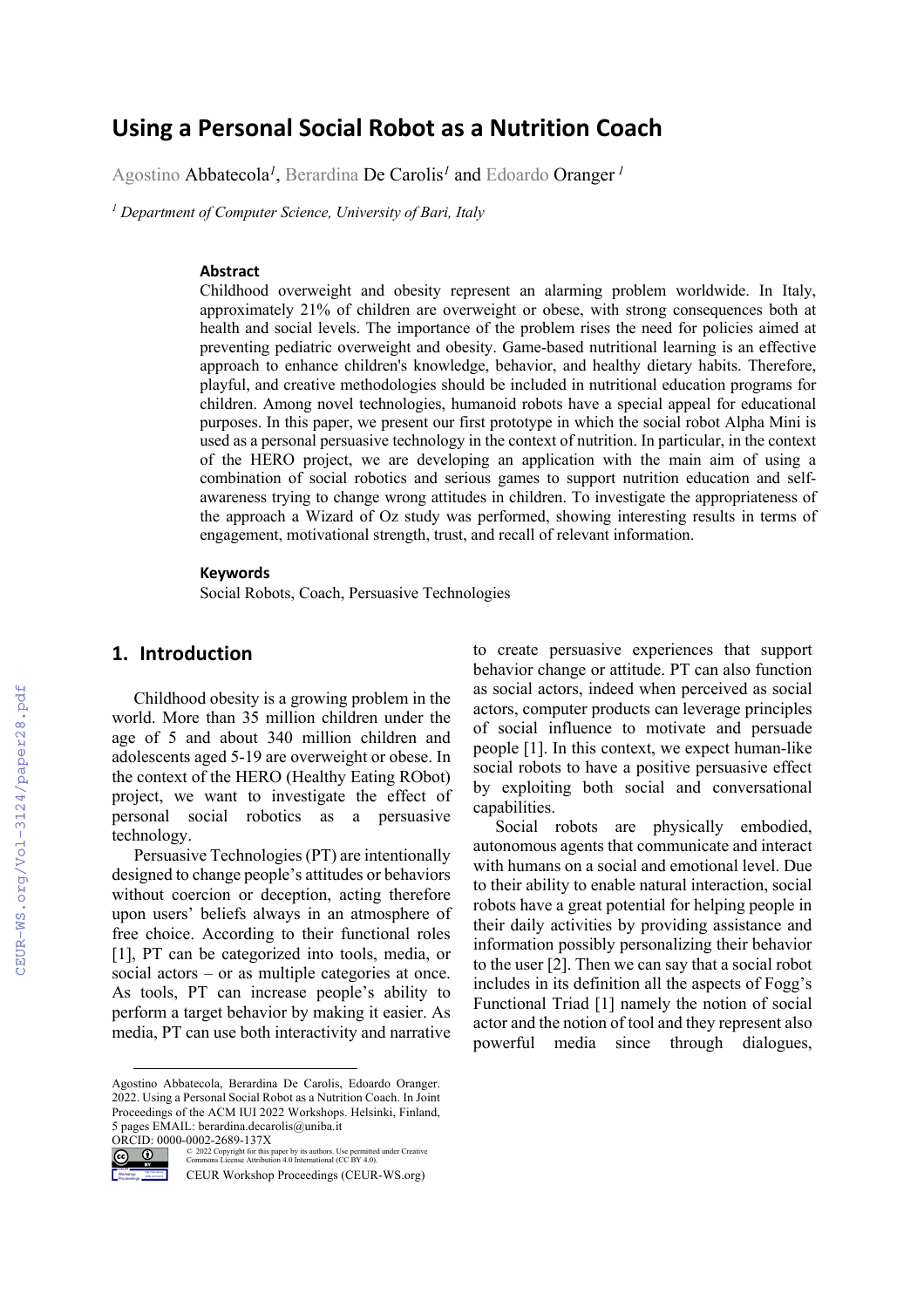narrative, and game-based approaches they may create a persuasive user experience [3]. Several research works have investigated the effect of social robot characteristics on persuasion [4]. For instance, in [5], the effect of non-verbal behavior on persuasion has been explored. In [6] the results of an experimental study investigating the application of human persuasive strategies to a social robot have been explored. Moreover, since the intervention planned in our project is directed towards children, we leverage the attractive power of social robots for behavior change, since this technology has been shown to elicit engagement and trust [7,11].

To this aim, we performed a preliminary study on the appropriateness of the approach based on the Wizard of Oz (WOZ) technique [16]. In the study, we employed the Alpha Mini robot [15] a personal robot. Even if the study was performed with a limited number of participants (5 children), results show an overall positive engagement, children felt positively motivated and there was a high level of trust and recall of information conveyed by the robot.

## **2. HERO: Healthy Eating RObot**

The HERO robot behavior will be personalized to the child's user profile and the level of healthy eating acting as a motivating technology. To achieve this aim, we are developing the following functionalities (see Figure 1 for an overview):

- *Data gathering from different and heterogeneous sources*: besides wearables, smartphones, and other sensors, the robot itself, through its camera, microphones, and sensors, will be used as a non-intrusive tool to collect data about nutrition habits, moodrelated behavior, and so on.
- *Health behavior tracking*: the child's lifestyle will be monitored through dialog and collected data. HERO will stimulate the child to talk about the experience with food using techniques typical of narrative medicine. HERO will integrate connections to sensors or will use its own camera for food detection and intake estimation and for tracking the physical activity automatically. Moreover, sleeping will be also monitored through sensors, since the quality of sleep is related to obesity and food intake.
- *Engaging psychophysical coaching*: HERO will use appropriate personalized strategies to increase awareness and motivation in children through dialog and serious games.
- *Emotion and Mood analysis*: It is well known that there is a strong relationship between food and emotions. In particular, emotional eating, defined as 'eating in response to emotions'[13] can be seen as a coping mechanism during moments of stress, in which people try to through their troubles away with comfort foods, rich in sugar and fat. Then eating in response to negative emotions is one of the causes that predispose an individual to obesity [13]. Therefore, it is of fundamental importance to endow HERO with the capability of understanding the affective state of the child and learning the relation with the child's behavior.
- *Holistic User Profile*: in the Knowledge Base of the coach, a representation of the user based on the different features that can describe the child, such as her interests, level of physical activity, habits, mood, social connections and so on. These features can be inferred by gathering and merging information coming from diverse sources. The profile is available then available to the coach for personalizing the intervention.

To achieve these goals, HERO has to be embodied in a robotic body that allows to implement the above-mentioned functionalities and, in addition, it should be not too expensive. For this reason, we have decided to investigate the potentiality of Ubtech Alpha Mini in this application context [15].

The Alpha Mini robot is a humanoid small portable robot (about 24 cm tall), that can capture speech through its microphones, talk through its speakers, move, and recognize faces, which allows him to smoothly follow the person he's currently interacting with, and some objects. He is fully programmable using the Android SDK. It can be also programmed, at high level, using a Scratch-type block interface with a mobile app (Figure 2b-c) [14].

Besides the available functionalities, we are implementing the coaching module that starting from the analysis of user behavior and affective state (facial expressions, voice prosody, verbal component of the communication, gestures, and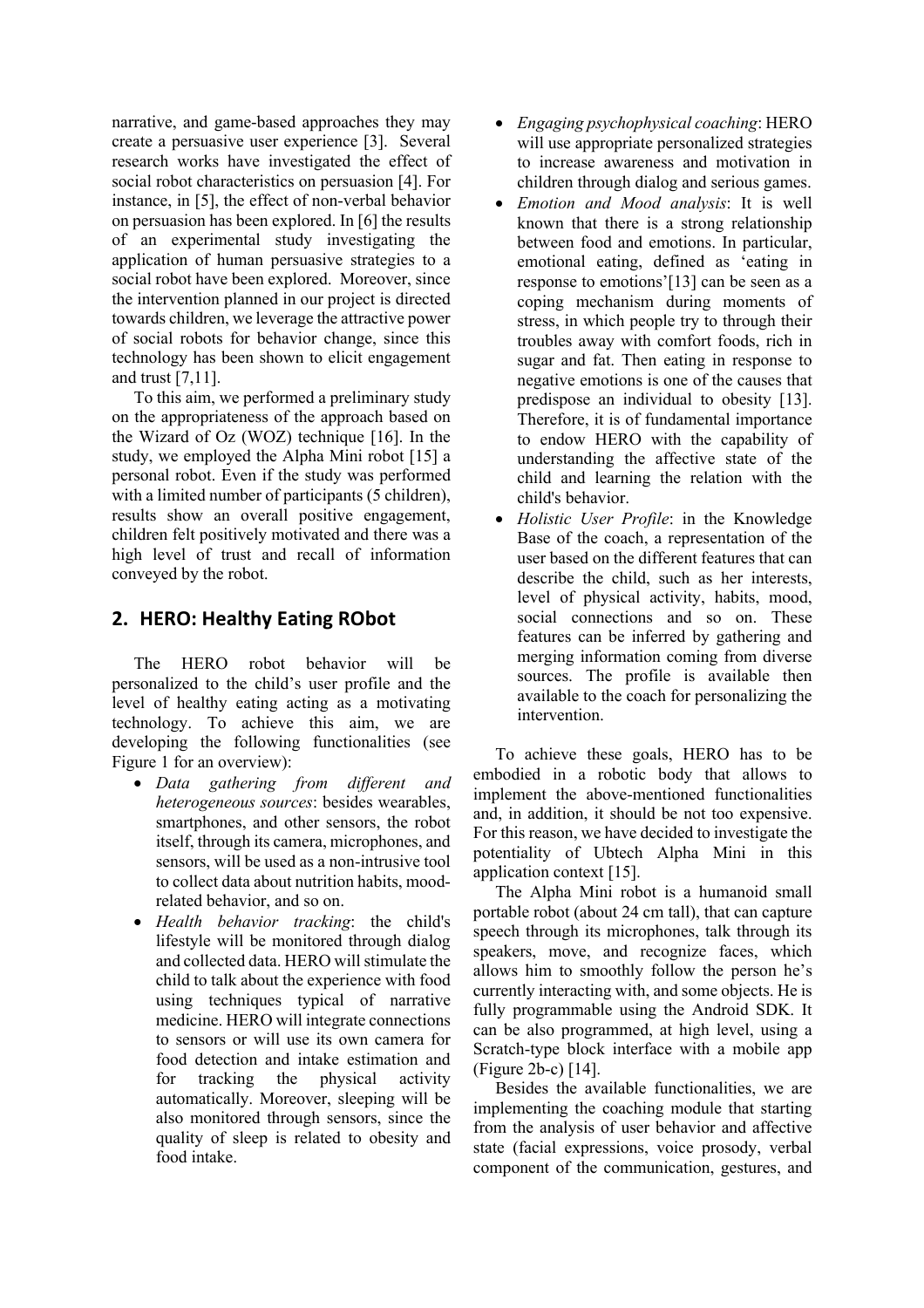posture), will use a dialogue management module to handle the personalized motivational dialogue with the user.



**Figure 1**: An overview of the HERO Architecture.

To generate the personalized persuasion and motivational strategy, we will adapt and use the PORTIA model [8], which allows reasoning on the potential strength of alternative persuasive strategies for a given user, in order to select the most appropriate one and combine rational and emotional modes of persuasion, according to the theory of a-rational persuasion. It is used to reason about the user's presumed characteristics to infer the presumed user's goals and importance given to certain beliefs. This information is used to adapt the persuasion attempt to the user by deciding the items to mention in the dialog.

In previous work, we performed a study in the healthy eating scenario, with the Pepper robot providing healthy eating advice in two different settings non-personalized vs. personalized condition [9,10]. Results showed that significant differences occurred in terms of satisfaction and helpfulness. Moreover, the adapted condition was perceived as significantly more persuasive and reliable. The obtained results were encouraging and paved the way to support the persuasive impact of a social robot acting as a personal nutritional coach.

## **2.1. Wizard of OZ**

Before implementing all the functionalities to handle interaction in the wild with children, we decided to investigate whether the designed approach was accepted by children. To this aim, we simulated HERO behaviors using a Wizard of

OZ (WOZ) approach [16]. A WOZ constitutes a prototyping method that uses a human operator (i.e., the wizard) to simulate system functions that have not been implemented yet. In languagebased interaction scenarios, like the ones envisioned by HERO, WOZ is usually used to explore user responses and the consequent handling of the dialogue, to test different dialogue strategies or simply to collect examples of dialogues needed to train the dialog management component.

In order to help the wizard follow a systematic interaction path, we created some scripts based on Scratch [14] to be used through a mobile app interface (see Figure 2b,c). These predefined multimodal behaviors allow the wizard to select an answer to a study participant to be sent to the robot that will play it (Figure 2a). To control and limit the interaction in the WOZ study, we focused on the importance of eating, as a snack, fruits, and vegetables to provide the body with vitamins and minerals.



**Figure 2:** An example of the Alpha Mini App Interface (a) to create easily multimodal behaviors designed with Scratch (b and c).

The dialog was simple, and it was previously designed by a human nutrition coach: after the presentation and greeting phase, the robot explained the benefits of eating fruits and vegetables on health.

The study involved a group of 5 children (3 males and two females) from 6 to 10 years old. Each of them came in our lab in which the organizational issues followed the governmental/institutional regulations for public health to prevent the spread of COVID19.

After receiving the consent of the children's parents, and a short explanation describing the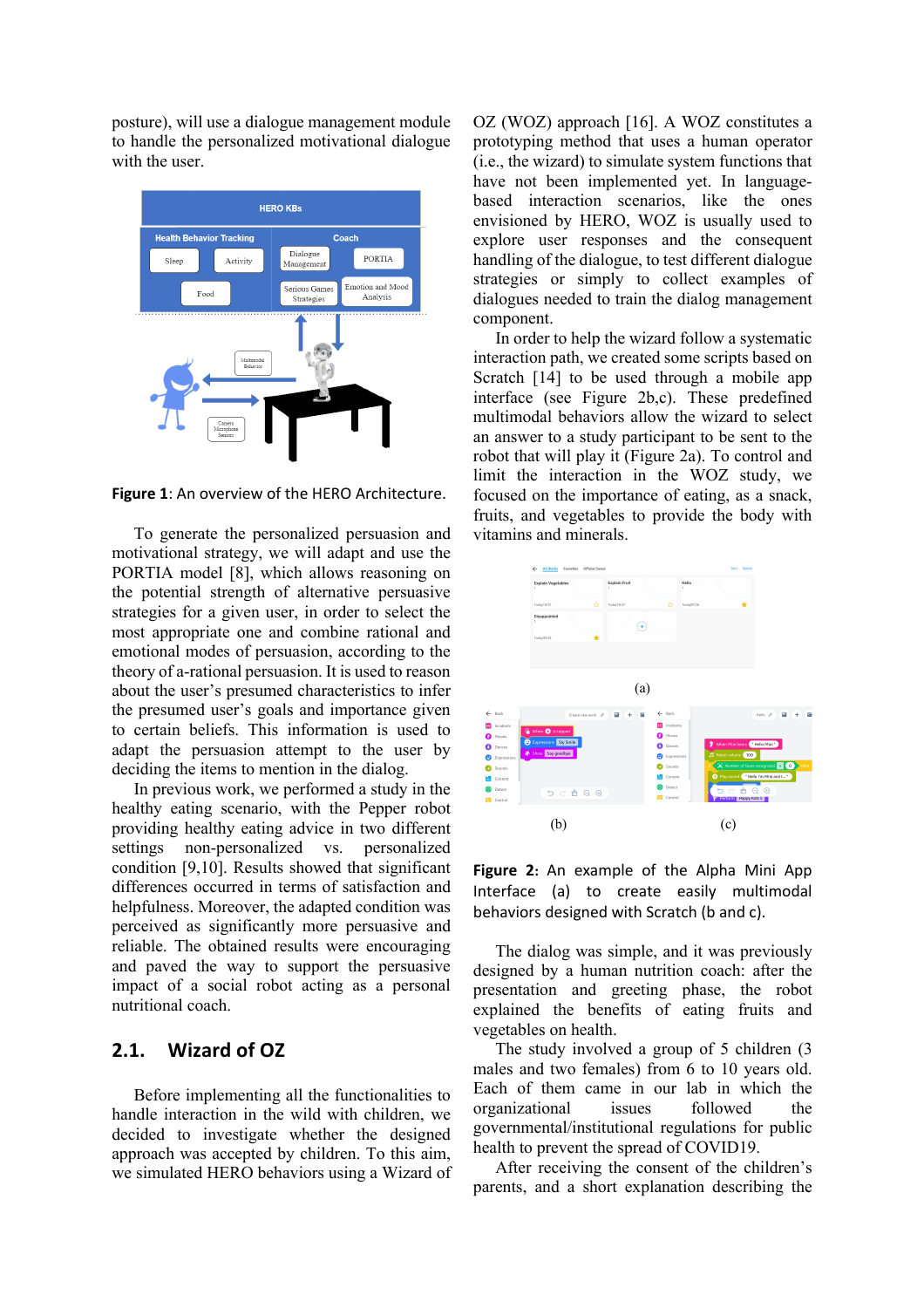purpose of the experiment, every child interacted with HERO embodied in the AlphaMini. Using the WOZ interface, the wizard, the same expert in nutrition who designed the dialog, previously trained on the use of the app, handled the dialog with the children. At the end of the interaction, each child filled out a simple post-test questionnaire aiming at assessing, besides an overall evaluation of the *user experience* with the robot (Q1-3), the easiness of *understanding* the content of the dialog (Q4), the *motivational strength* of the messages (Q5), the level of *trust* in the robot  $(Q6-7)$  on a scale from 1 to 5. Moreover, we tested the level of *recall* about information provided through the dialog (R1-2) where the child had to indicate whether the statement was true or false.

The statements in the questionnaire were the following:

- Q1. I was able to interact with the robot
- Q2. Interacting with the robot was engaging
- Q3. The system had an adequate response time
- Q4. It was easy to understand what the robot was saying
- Q5. What the robot said to me motivated me to eat more fruit and vegetables during the day
- Q6. I think that what the robot was saying was true
- Q7. The information that the robot gave to you was reliable

#### Recall Questions:

R1. According to what the robot told you, eating fruit and vegetable can:

- 1. boost immunity and improve the body's ability to fight diseases [True][False].
- 2. aid in the proper function of the digestive system and prevent constipation [True][False].
- 3. help in preventing cardiovascular diseases [True][False].

R2. Fruits and vegetables contain:

- 1. Fiber [True][False].
- 2. Vitamins [True][False].
- 3. Proteins [True][False].

We analyzed the results of the post-test questionnaire data and, even if the number of participants was small, the interaction with the robot received an overall good evaluation in terms

of *user experience* (4 on average). Results in terms of *understanding* the content of the dialog were also good (4 on average). An interesting result is the one related to the *motivational strength* that was 4.6 on average maybe due also to the novelty aspects related to the use of the robot [12], then it would be interesting to understand if these effects remain also in the longterm interaction. It was interesting to notice that all the children involved in the study trusted what the robot was telling them (5 on average). As far as the recall is concerned, 4 children answered correctly to the first question (R1) while only 3 children answered correctly to the second one (R2) with an overall recall rate of 70%.

#### **3. Conclusions and Future Work**

Our long-term research goal is to develop a Personal Persuasive Social Robot in domains such as nutrition, wellbeing, and health for helping people in changing their wrong attitudes and habits. In the HERO project, we are focusing on childhood obesity. To this aim, we are developing a nutrition coach to be embodied in the Alpha Mini Social Robot. As a preliminary investigation, we run a simple experiment in our lab based on the Wizard of Oz technique. Even if performed on a small number of children, results suggest that the robot was perceived positively in terms of user experience and motivational strength. In particular, all children believed what the robot was telling them. As far as the retention of the learned information is concerned, the children remembered most of the information conveyed during the dialog.

In a future experiment, we will better explore these results with a larger sample and more ad hoc measures, also by considering other behavioral measures. These preliminary results are encouraging us in continuing investigating on using social robots in this domain by comparing this technology to other media and also to humans (i.e. parents, teachers).

## **4. References**

[1] B.J. Fogg. Computers as Persuasive Social Actors, Ubiquity, 10.1016/B978- 155860643- 2/50007-X. (2011).